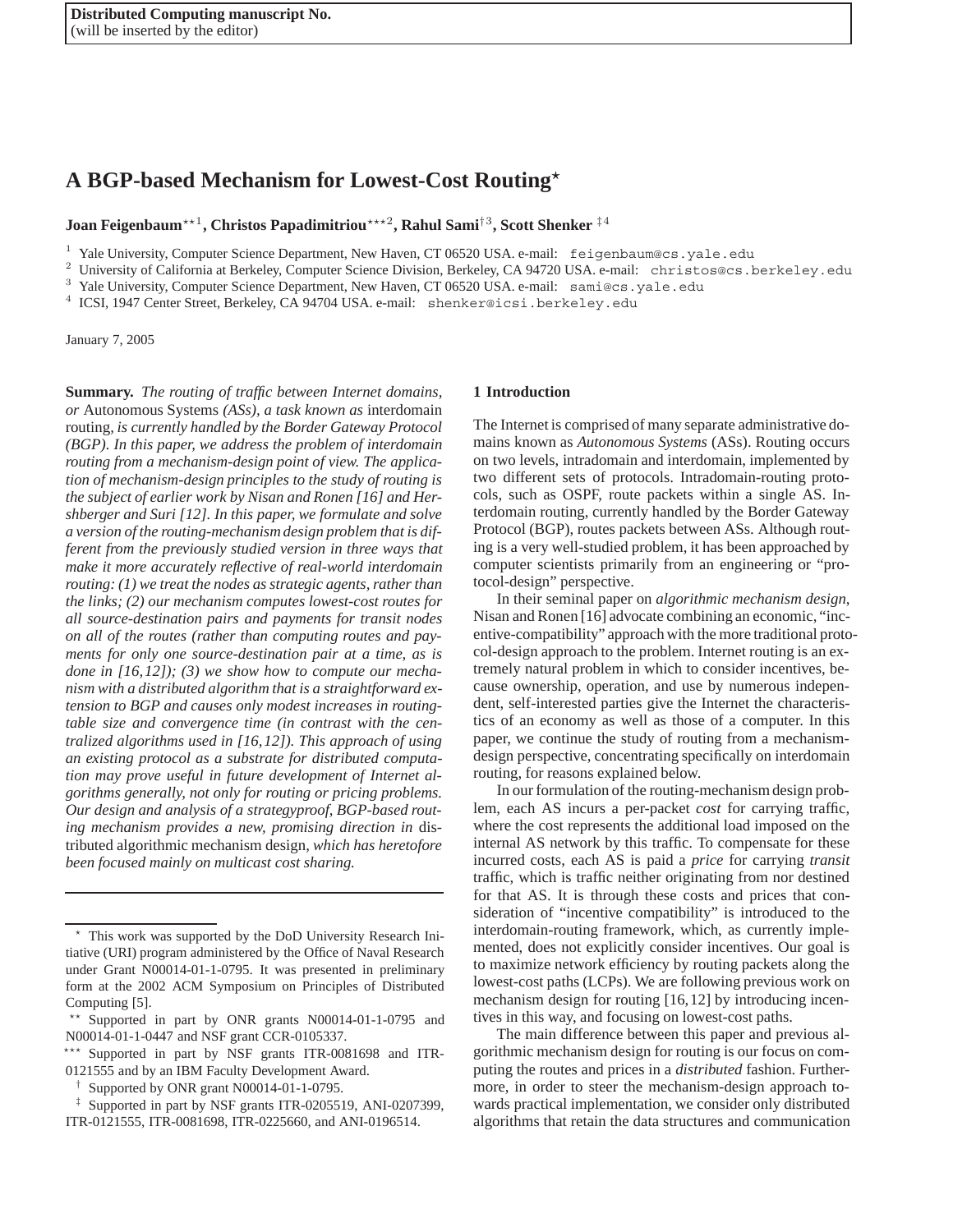protocol of BGP. We develop a "BGP-based computational model" to capture these requirements and seek to compute the routes and prices in this model.

Given a set of costs, the LCPs can be computed using standard routing protocols (such as BGP). However, under many pricing schemes, an AS could be better off lying about its  $costs$ ; such lying would cause traffic to take non-optimal routes and thereby interfere with overall network efficiency.

To prevent this, we first ask how one can set the prices so that ASs have no incentive to lie about their costs; as we discuss in Section 2, such pricing schemes are called "strategyproof." We also require that ASs that carry no transit traffic receive no payment. We prove that there is only one strategyproof pricing scheme with this property; it is a member of the Vickrey-Clarke-Groves (VCG) class of mechanisms [25, 3,11]. This mechanism requires a per-packet price to be paid to each transit node  $k$ ; this price is determined by the cost of the LCP and the cost of the lowest-cost path that does not pass through  $k$ . We next ask how the VCG prices should be computed, and we provide a "BGP-based" distributed algorithm that accomplishes this.

Our results contribute in several ways to the understanding of how incentives and computation affect each other in routing-protocol design. Nisan and Ronen [16] and Hershberger and Suri [12] considered the LCP mechanism-design problem, motivated in part by the desire to include incentive issues in Internet-route selection. The LCP mechanism studied in [16,12] takes as input a biconnected graph, a single source, a single destination, and a (claimed) transmission cost for each link; the strategic agents are the links, and the mechanism computes, in a strategyproof manner, both an LCP for this single routing instance and a set of payments to the links on the LCP. This mechanism is a member of the VCG family and forms the point of departure for our work. However, our formulation of the problem differs in three respects, each of which makes the problem more representative of real-world routing:

- First, in our formulation, it is the nodes that are the strategic agents, not the links as in [16,12].We make this choice because we are trying to model *interdomain* routing. ASs actually *are* independent economic actors who could strategize for financial advantage in interdomain-routing decisions; in the BGP computational model into which we seek to incorporate incentive issues, it is the nodes that represent ASs and that are called upon to "advertise" their inputs to the protocol. Formulations in which the links are the strategic agents might be more appropriate for intradomain routing, but it is not clear that incentive issues are relevant in that context; because all links and routers within a domain are owned and managed by a single entity, they are unlikely to display strategic behavior.
- Second, instead of taking as input a single source-destination pair and giving as output a single LCP, our mechanism takes in  $n$  AS numbers and constructs LCPs for all source-destination pairs. Once again, we make this

choice in order to model more accurately the interdomainrouting scenario. This complicates the problem, because there are now  $n^2$  LCP instances to solve.

• Third, we compute the routes and the payments not with a centralized algorithm, as is done in [16,12], but with a distributed protocol based on BGP. This is necessary if the motivation for the mechanism-design problem is Internet routing, because interdomain-route computation is in fact done in a distributed fashion, with the input data (AS-graph topology) and the outputs (interdomain routes) stored in a distributed fashion as well. The various domains are administratively separate and in some cases competitors, and there is no obvious candidate for a centralized, trusted party that could maintain an authoritative AS graph and tell each of the ASs which routes to use. Real-world BGP implementations could be extended easily to include our pricing mechanism, and we prove that such an extension would cause only modest increases in routing-table size and convergence time.

Our approach of using an existing network protocol as a substrate for realistic distributed computations may prove useful generally in Internet-algorithm design, not only in routing or pricing problems. Algorithm design for the Internet has the extra subtlety that adoption is not a decision by a systems manager, concerned only with performance and efficiency, but rather a careful compromise by a web of autonomous entities, each with its own interests and legacies. Backward compatibility with an established protocol is a constraint and criterion that is likely to become increasingly important and prevalent.

Despite these efforts to formulate the problem realistically, there are several aspects of reality that we deliberately ignore. First, per-packet costs are undoubtedly not the best cost model, *e.g.*, in some cases transit costs are more administrative than traffic-induced. Second, BGP allows an AS to choose routes according to any one of a wide variety of local policies; LCP routing is just one example of a valid policy, and, in practice, many ASs do not use it [24]. Furthermore, most ASs do not allow non-customer transit traffic on their network.<sup>2</sup> In this paper, we ignore general policy routing and transit restrictions; we only use LCPs. Lastly, BGP does not currently consider general path costs; in the cases in which AS policy seeks LCPs, the current BGP simply computes *shortest* AS paths in terms of number of AS hops. This last aspect is minor, because it would be trivial to modify BGP so that it computes LCPs; in what follows, we assume that this modification has been made.

Because of these limitations, our results clearly do not constitute a definitive solution to the incentive problem in interdomain routing. Nonetheless, they represent measurable progress on two fronts. First, although it does not capture all of the important features of interdomain routing, our problem formulation is an improvement over the previous ones in the algorithmic mechanism-design literature [16,12], as explained above. Second, we have expanded the scope of *dis-*

There are two ways in which lying might increase the AS's total welfare: Announcing a lower-than-truthful cost might attract more than enough additional traffic to offset the lower price, or announcing a higher-than-truthful cost might produce an increase in the price that is more than sufficient to offset any resulting decrease in traffic.

<sup>&</sup>lt;sup>2</sup> We say that two ASs are "interconnected" if there is a trafficcarrying link between them. Interconnected ASs can be *peers*, or one can be a customer of the other. Most ASs do not accept transit traffic from peers, only from customers.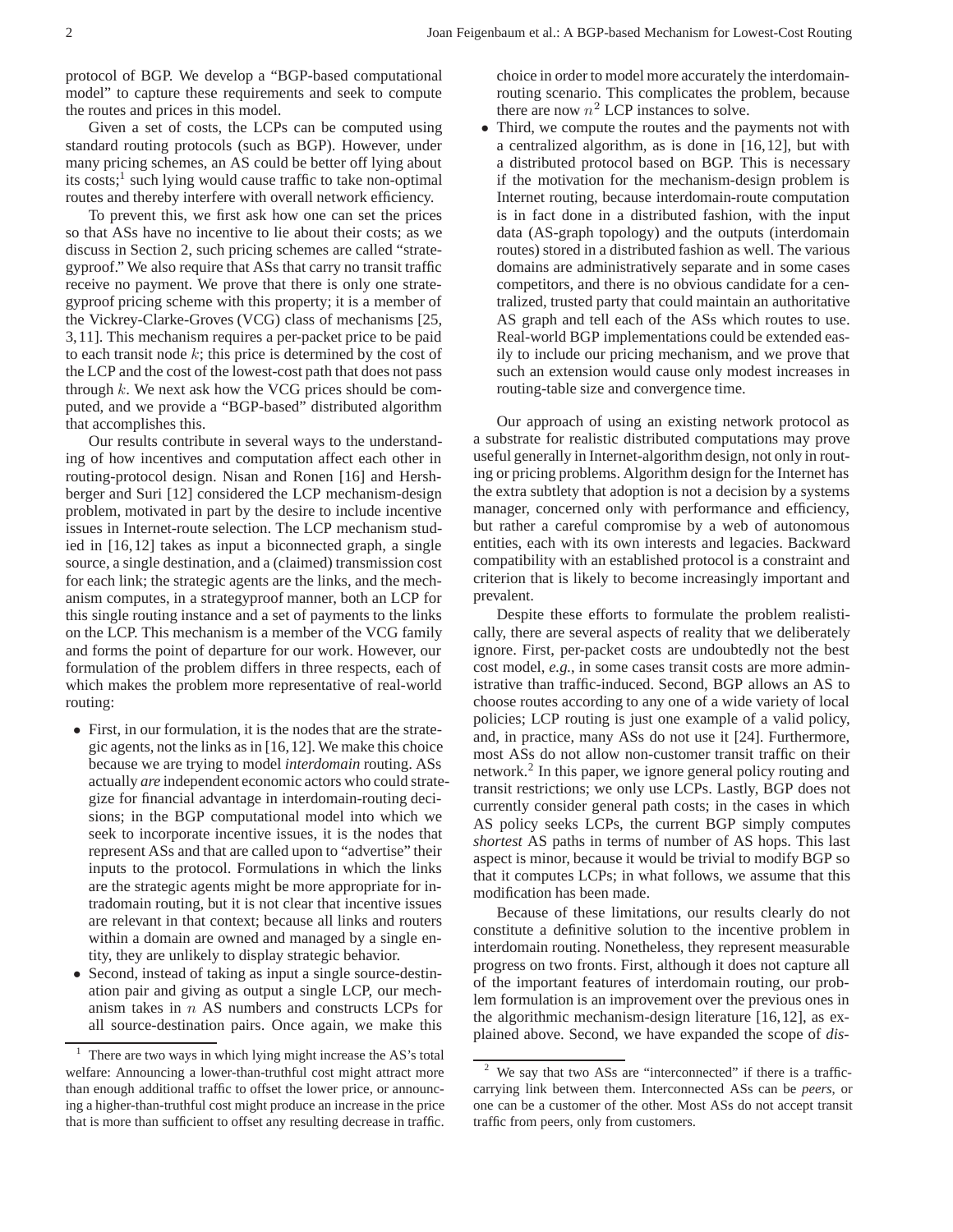*tributed algorithmic mechanism design*, which has heretofore been focused mainly on multicast cost sharing [6,1,4].

In the next section, we give a brief review of algorithmic mechanism design. In Section 3, we provide a formal statement of the problem and in Section 4 derive the pricing scheme. In Section 5, we describe the BGP-based computational model that we use for the distributed price-calculation algorithm given in Section 6. We conclude in Section 7 with a brief discussion of open problems and future work.

## **2 Algorithmic Mechanism Design**

The purpose of this section is to review the basics of algorithmic mechanism design. Readers already familiar with this area, *e.g.,* through the early papers of Nisan and Ronen [16] and Feigenbaum, Papadimitriou, and Shenker [6], should skip to the next section.

In designing efficient, distributed algorithms and network protocols, computer scientists typically assume either that computational agents are *obedient* (*i.e.,* that they follow the protocol) or that they are *Byzantine adversaries* (*i.e.,* that they may deviate from the protocol in arbitrary ways that harm other users, even if the deviant behavior does not bring them any obvious tangible benefits). In contrast, economists design market mechanisms in which it is assumed that agents are neither obedient nor adversarial but rather *strategic*: They respond to well-defined incentives and will deviate from the protocol only for tangible gain. Until recently, computer scientists ignored incentive compatibility, and economists ignored computational efficiency.

The emergence of the Internet as a standard, widely used distributed-computing environment and of Internet-enabled commerce (both in traditional, "real-world" goods and in electronic goods and computing services themselves) has drawn computer scientists' attention to incentive-compatibility questions in distributed computation. In particular, there is growing interest in incentive compatibility in both distributed and centralized computation in the theoretical computer science community (see, *e.g.,* [2,6,8,12,16,19]) and in the "distributed agents" part of the AI community (see, *e.g.,* [15,17,18,21,26, 27]).

A standard economic model for the design and analysis of scenarios in which the participants act according to their own self-interest is as follows: There are  $n$  agents. Each agent  $i$ , for  $i \in \{1, \ldots, n\}$ , has some private information  $t^i$ , called its *type*. For each mechanism-design problem, there is an *output specification* that maps each type vector  $t = (t^1, \ldots, t^n)$  to a set of allowed outputs. Intuitively, the specification tells us what a well-meaning planner would do, if she could access all the agents' private information. Each agent has his own preferences over the possible outputs, which may depend on his private information. Agent i's preferences are given by a *valuation function*  $v^i$  that assigns a real number  $v^i(t^i, o)$  to each possible output o. For example, in an instance of the task-allocation problem studied in the original paper of Nisan and Ronen [16], there are k tasks  $z_1, \ldots, z_k$ , agent i's type  $t^i = (t^i_1, \ldots, t^i_k)$  is the set of minimum times in which it is capable of completing each of the tasks, the space of feasible outputs consists of all partitions  $Z = Z^1 \sqcup \ldots \sqcup Z^n$ , in which  $Z<sup>i</sup>$  is the set of tasks assigned to agent i, and the

valuation functions are  $v^i(Z, t^i) = -\sum_{z_j \in Z^i} t^i_j$ . Except for the private-type information, everything else in the scenario is public knowledge.

A *mechanism* defines for each agent i a set of strategies  $A^i$ . Each agent i "plays" a strategy  $a^i \in A^i$ ; the input to the mechanism is the vector of strategies  $(a^1, \ldots, a^n)$ . For each input vector  $(a^1, \ldots, a^n)$  the mechanism computes an *output*  $o = o(a^1, \ldots, a^n)$  and a *payment vector*  $p = (p^1, \ldots, p^n)$ , where  $p^i = p^i(a^1, \ldots, a^n)$ . The payment  $p^i$  is used to incentivize agent  $i$  to behave in accordance with the mechanism's overall goals. Agent *i*'s *utility* is  $v^{i}(t^{i}, o) + p^{i}$ , and it is this quantity that the agent seeks to maximize. A *strategyproof* mechanism is one in which types are part of the strategy space  $A^i$ , and each agent maximizes his utility by giving his type  $t^i$ as input regardless of what other agents do. In other words, the relation

$$
v^{i}(t^{i}, o(a^{-i}, t^{i})) + p^{i}(a^{-i}, t^{i})
$$
  
\n
$$
\geq v^{i}(t^{i}, o(a^{-i}, a^{i})) + p^{i}(a^{-i}, a^{i})
$$

(where  $a^{-i}$  denotes the vector of strategies of all players except player  $i$ ) must hold for all  $i$  and all possible values of  $t^i$ ,  $a^{-i}$  and  $a^i$ .

Thus, the mechanism wants each agent to report his private type truthfully, and it is allowed to pay agents in order to provide incentives for them to do so. In the task-allocation problem described above, an agent may be tempted to lie about the times he requires to complete each task, in the hope that his resulting allocation will have a higher valuation. If tasks were allocated by a strategyproof mechanism, he would have no incentive to do this, because his resulting payment would be lower; indeed it would be sufficiently lower that his overall utility would be no greater than it would have been if he had told the truth.

For a thorough introduction to economic mechanism design, see Chapter 23 of the book by Mas-Colell, Whinston, and Green [13].

In their seminal paper on *algorithmic mechanism design*, Nisan and Ronen [16] add computational efficiency to the set of concerns that must be addressed in the study of how privately known preferences of a large group of selfish entities can be aggregated into a "social choice" that results in optimal allocation of resources. Succinctly stated, Nisan and Ronen's contribution to the mechanism-design framework is the notion of a (centralized) *polynomial-time mechanism*, *i.e.,* one in which  $o()$  and the  $p^i()$ 's are polynomial-time computable. They also provide strategyproof, polynomial-time mechanisms for some concrete problems of interest, including LCPs and task allocation.

To achieve feasible algorithmic mechanisms within an Internet infrastructure, the mechanism-design framework must be enhanced with more than computational efficiency; it also requires a distributed computational model. After all, if one assumes that massive numbers of far-flung, independent agents are involved in an optimization problem, one cannot reasonably assume that a *single, centralized* "mechanism" receives all of the inputs and doles out all of the outputs and payments. The first work to address this issue is the multicast cost-sharing paper of Feigenbaum, Papadimitriou, and Shenker [6]. This work does not attempt to provide a general decentralized-mechanism computational model. Rather,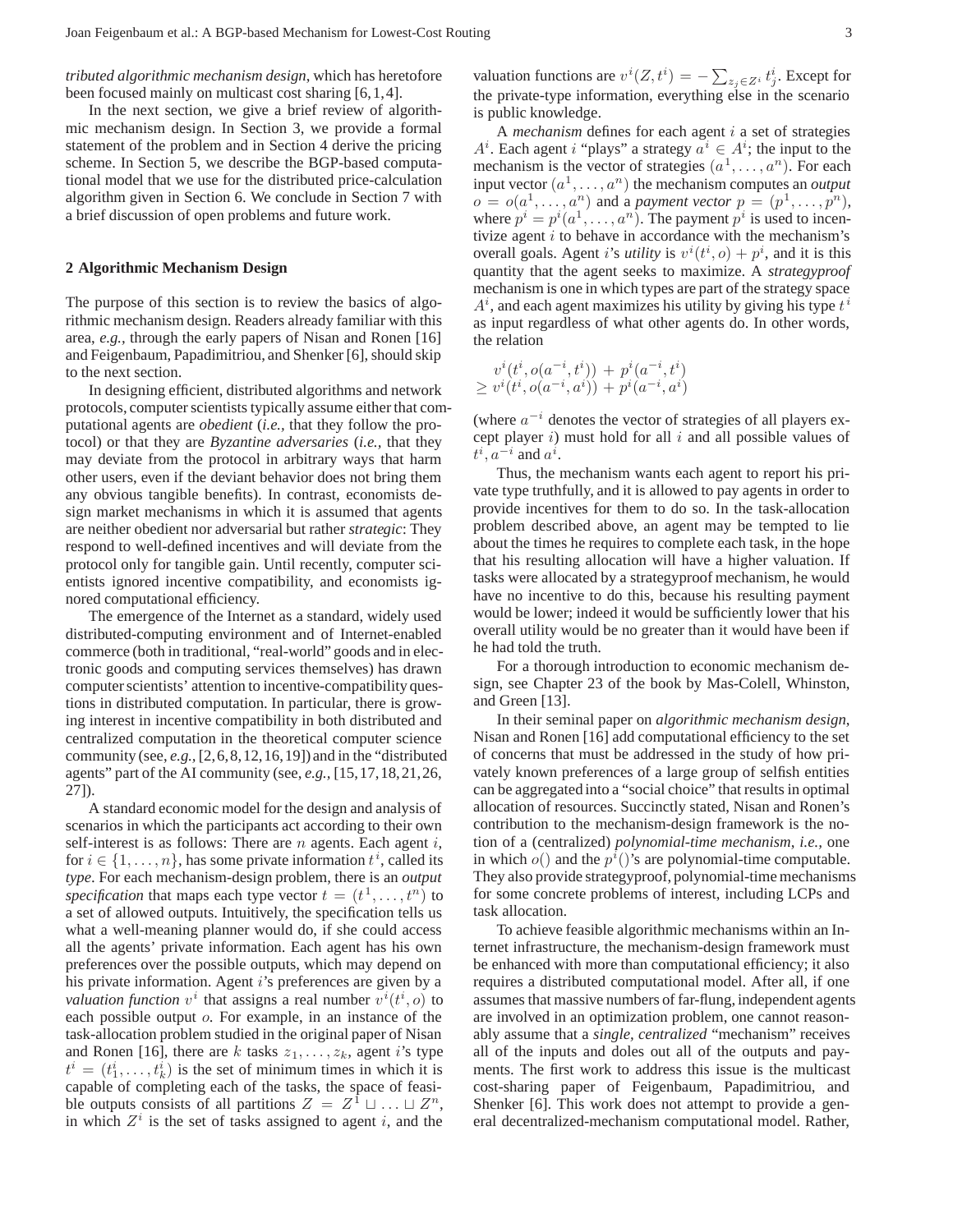it achieves the more modest goal of using the same networkalgorithmic infrastructure that is needed for multicast to compute two natural mechanisms for assigning cost shares to the recipients of the multicast. It puts forth a general concept of "network complexity" that requires the distributed algorithm executed over an interconnection network T to be modest in four different respects: the total number of messages that agents send over  $T$ , the maximum number of messages sent over any one link in  $T$ , the maximum size of a message, and the local computational burden on agents.

Routing has been part of the algorithmic mechanism-design agenda from the beginning. Nisan and Ronen [16] provide a polynomial-time, strategyproof mechanism for optimal route selection in a centralized computational model. In their formulation, the network is modeled as an abstract graph  $G =$  $(V, E)$ . Each edge e of the graph is an agent and has a private type  $t^e$ , which represents the cost of sending a message along this edge. The mechanism-design goal is to find an LCP o between two designated nodes  $x$  and  $y$ . The valuation of an agent e is  $-t^e$  if e is part of o and 0 otherwise. Nisan and Ronen show that the following simple mechanism is strategyproof: The payment to agent  $e$  is 0 if  $e$  is not on the LCP o, and the payment is  $d_{G|e=\infty} - d_{G|e=0}$  if e is on o, where  $d_{G|e=c}$  is the cost of the LCP through G when the cost of e is set to be c. The graph needs to be biconnected to prevent the charging of monopoly prices. Note that LCP computation and biconnectivity testing can both be accomplished by standard, polynomial-time algorithms in a centralized computation model.

As explained in the previous section, our goal in this paper is to reformulate the LCP mechanism-design problem so that it more accurately reflects the real-world problem that is the motivation for studying it (*i.e.,* interdomain routing) and to develop a distributed algorithmic mechanism that can be computed by a BGP-based protocol.

# **3 Statement of Problem**

The network has a set of nodes N,  $n = ||N||$ , where each node is an AS. There is a set  $L$  of (bidirectional) links between nodes in N. We assume that this network, called the *AS graph*, is biconnected; this is not a severe restriction, because the route-selection problem only arises when a node has multiple potential routes to a destination. For any two nodes  $i, j \in N$ ,  $T_{ij}$  is the intensity of traffic (number of packets) originating from  $i$  destined for  $j$ .

We assume that a node  $k$  incurs a transit cost  $c_k$  for each transit packet it carries. In the terminology of Section 2,  $c_k$  is the type of agent  $k$ . For simplicity, we assume that this cost is independent of which neighbor  $k$  received the packet from and which neighbor  $k$  sends the packet to, but our approach could be extended to handle a more general case: We could have a different cost depending on which neighbor  $k$  sends the packet to, in which case we would have a cost associated with each edge, as in the cost model of [16,12]. (The strategic agents would still be the nodes, and hence the VCG mechanism we describe here would remain strategyproof.) We write c for the vector  $(c_1,\ldots,c_n)$  of all transit costs and  $c^{-k}$  for the vector  $(c_1, \ldots, c_{k-1}, c_{k+1}, \ldots, c_n)$  of all costs except  $c_k$ .

We also assume that each node k is given a payment  $p^k$ to compensate it for carrying transit traffic. In general, this payment can depend on the costs c, the traffic matrix  $[T_{ij}]$ , and the network topology. Our only assumption, which we invoke in Section 4, is that nodes that carry no transit traffic whatsoever receive no payment.

Our goal is to send each packet along the LCP, according to the true cost vector  $c$ . We assume the presence of a routing protocol (such as BGP, suitably configured) that, given a set of node costs c, routes packets along LCPs. Furthermore, we assume that, if there are two LCPs between a particular source and destination, the routing protocol has an appropriate way to break ties. Let  $I_k(c; i, j)$  be the indicator function for the LCP from i to j; i.e.,  $I_k(c; i, j) = 1$ , if node k is an intermediate node on the LCP from i to j, and  $I_k(c; i, j)=0$ otherwise. Note that  $I_i(c; i, j) = I_j(c; i, j) = 0$ ; only the *transit* node costs are counted.

Consider the routes specified by the indicator functions  ${I_k(c;i, j)}$ . When the traffic is sent along these paths, each transit node will incur a cost. Node k incurs a cost  $c_k$  for a packet sent from  $i$  to  $j$  if and only if  $k$  lies on the selected route from i to j. The total cost  $u_k$  incurred by transit node k is thus given by:

$$
u_k(c) = c_k \sum_{i,j \in N} T_{ij} I_k(c;i,j)
$$

The objective function we want to minimize is the total cost to society  $V(c)$  of routing all packets:

$$
V(c) = \sum_{k} u_k(c) = \sum_{i,j \in N} T_{ij} \sum_{k \in N} I_k(c;i,j)c_k
$$

Minimizing V is equivalent to minimizing, for every  $i, j \in$  $N$ , the cost of the path between i and j.

We treat the routing problem as a game in which the ASs are the strategic agents. Each node plays the game by reporting a transit cost. A node's transit cost is private information not known to any other node, and thus no other agent can assess the correctness of an agent's claimed transit cost. Moreover,  $V(\cdot)$  is defined in terms of the true costs, whereas the routing algorithm operates on the declared costs; the only way we can be assured of minimizing  $V(\cdot)$  is for agents to input their true costs. Therefore, we must rely on the pricing scheme to incentivize agents to do so.

To do so, we design an algorithmic mechanism as described in Section 2. The mechanism takes as input the AS graph and the vector  $c$  of declared costs<sup>3</sup> and produces as output the set of LCPs and prices.<sup>4</sup> The pricing mechanism must be strategyproof so that agents have no incentive to lie about their costs. For a given cost vector c, the payment  $p^k$ minus the total costs incurred by a node k is  $\tau_k(c) = p^k$ .  $\sum_{i,j} T_{i,j} I_k(c;i,j)c_k$ . In the terminology of Section 2,  $\tau_k(\cdot)$ is the utility of agent  $k$ . In this context, the mechanism is strategyproof if for all  $x, \tau_k(c) \geq \tau_k(c|kx)$ , where the expression  $c_1^{k}$ x means that  $(c_1^{k}x)_i = c_i$ , for all  $i \neq k$ , and  $(c_1^{k}x)_k = x$ .

<sup>3</sup> We will often use *c* to denote the declared costs and the true costs; usually, the context will make clear which we mean.

<sup>&</sup>lt;sup>4</sup> BGP (or any other protocol configured for lowest-cost routing) can be viewed as taking the AS graph and *c* as input and producing the set of LCPs. We use this output of BGP in our mechanism and do not alter this aspect of BGP in our algorithm.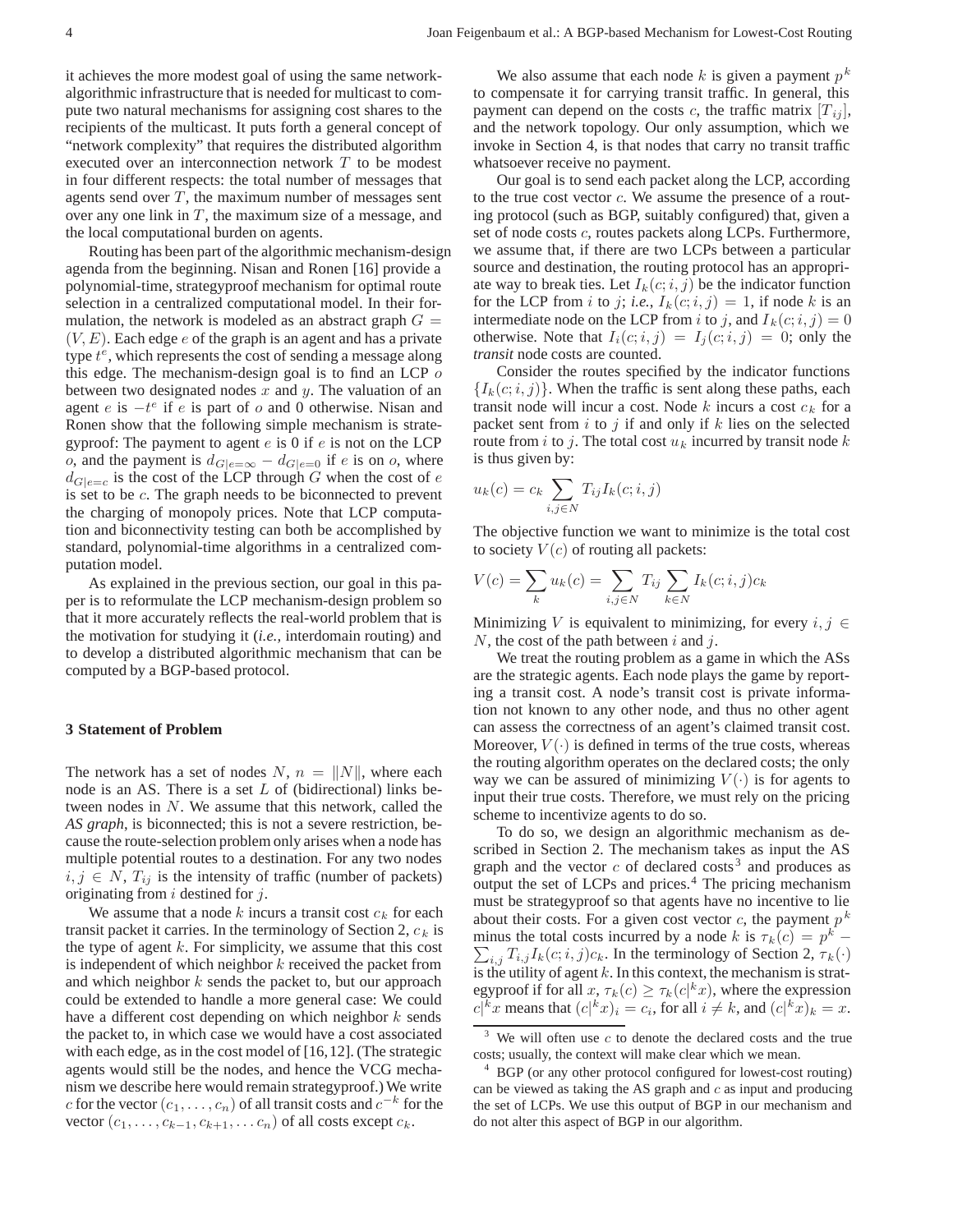## **4 The Pricing Mechanism**

Recall that we assume we have a biconnected graph with a routing algorithm that, when given a vector of declared costs c, will produce a set of LCPs, breaking ties in an appropriate manner; these paths are represented by the indicator functions  ${I_k(c;i, j)}_{k \in N}$ . Furthermore, both the inputs and the outputs are distributed, *i.e.*, neither ever resides at a single node in the network. In this section, we derive the pricing scheme, and, in Sections 5 and 6, we describe the distributed computation.

We require that the pricing mechanism be strategyproof and that nodes that carry no transit traffic receive no payment. We now show that these two conditions uniquely determine the mechanism we must use. Moreover, we show that they require that the payments take the form of a per-packet price that depends on the source and destination; that is, the payments  $p^k$  must be expressible as

$$
p^k = \sum_{i,j \in N} T_{ij} p_{ij}^k,
$$

where  $p_{ij}^k$  is the per-packet price paid to node k for each transit packet it carries that is sent from node  $i$  destined for node j.

**Theorem 1** *When routing picks lowest-cost paths, and the network is biconnected, there is a unique strategyproof pricing mechanism that gives no payment to nodes that carry no transit traffic. The payments to transit nodes are of the form*  $p^k = \sum_{i,j \in N}^{\infty} T_{ij} p_{ij}^k$  *, where* 

$$
p_{ij}^k = c_k I_k(c; i, j) +
$$

$$
\left[ \sum_{r \in N} I_r(c|^k \infty; i, j) c_r - \sum_{r \in N} I_r(c; i, j) c_r \right].
$$

*Proof.* Consider a vector of costs c. Recall that our objective function  $V(c) = \sum_k u_k(c)$ , and note that the routing function  ${I_k(c;i, j)}_{k \in N}$  minimizes this quantity. A classic result due to Green and Laffont [9] states that any strategyproof pricing  $\sum_{k \in \mathbb{N}} u_k(c)$  (*i.e.*, minimizes the total cost) must be a VCG mechanism that minimizes a function of the form  $V(c)$  = mechanism, with payments expressible as

$$
p^k = u_k(c) - V(c) + h_k(c^{-k}),
$$

where  $h_k(\cdot)$  is an arbitrary function of  $c^{-k}$ . When  $c_k = \infty$ , we have  $I_k(c|^k \infty; i, j) = 0$ , for all i, j (because the graph is biconnected, and all other costs are finite); so (1)  $p^k = 0$ , because we require that payments be 0, and (2)  $u_k(c)=0$ . Thus,

$$
h_k(c^{-k}) = V(c|^k \infty).
$$

This, in turn, implies that

$$
p^k = V(c|^k \infty) + u_k(c) - V(c)
$$
  
= 
$$
\sum_{i,j \in N} T_{ij} \Big\{ c_k I_k(c; i, j) +
$$
  

$$
\sum_{r \in N} I_r(c|^k \infty; i, j) c_r - \sum_{r \in N} I_r(c; i, j) c_r \Big\}
$$
  
= 
$$
\sum_{i,j \in N} T_{ij} p_{ij}^k,
$$



**Fig. 1.** Example AS graph from Section 4

where

$$
p_{ij}^k = c_k I_k(c; i, j) +
$$

$$
\left[ \sum_{r \in N} I_r(c|^k \infty; i, j) c_r - \sum_{r \in N} I_r(c; i, j) c_r \right].
$$

This mechanism belongs to the Vickrey-Clarke-Groves (VCG) family [25,3,11]. It is in essence a node-centric, allpairs extension of the LCP mechanism studied by Nisan and Ronen [16] and Hershberger and Suri [12]. There are several aspects of this result that are worth noting. First, although the payments could have taken any form and could have depended arbitrarily on the traffic matrix, it turns out the payments are a sum of per-packet payments that do not depend on the traffic matrix. Second, the prices  $p_{i,j}^k$  are zero if the LCP between  $i$  and  $j$  does not traverse  $k$ . Thus, these payments can be computed, once one knows the prices, merely by counting the packets as they enter the node. Third, although the costs did not depend on the source and destination of the packet, the prices do. Lastly, the payment to a node  $k$  for a packet from  $i$  to  $j$  is determined by the cost of the LCP and the cost of the lowest-cost path that does not pass through  $k$ . We use the term k-*avoiding path* to refer to a path that does not pass through node  $k$ .

For example, consider the AS graph in *Figure 1*, and suppose the traffic consists of a single packet from  $X$  to  $Z$ . The LCP is *XBDZ*, which has transit cost 3. How much should AS  $D$  be paid? The lowest-cost  $D$ -avoiding path from  $X$  to  $Z$  is  $XAZ$ , which has transit cost 5. Hence, Theorem 1 says that D should be paid  $c_D + [5 - 3] = 3$ . Similarly, AS B is paid  $c_B + [5 - 3] = 4$ . Note that the total payments to nodes on the path is greater than the actual cost of the path. A more extreme example of *overcharging* occurs in sending a packet from  $Y$  to  $Z$ . The LCP is  $YDZ$ , which has transit cost 1. However, the next best path is  $YBXAZ$  which has cost 9, and hence D's payment for this packet is  $1+[9-1] = 9$ , even though  $D$ 's cost is still 1. We return to this issue of overcharging in Section 7. These examples also show why the network must be biconnected; if it weren't, the payment would be undefined.

 $\Box$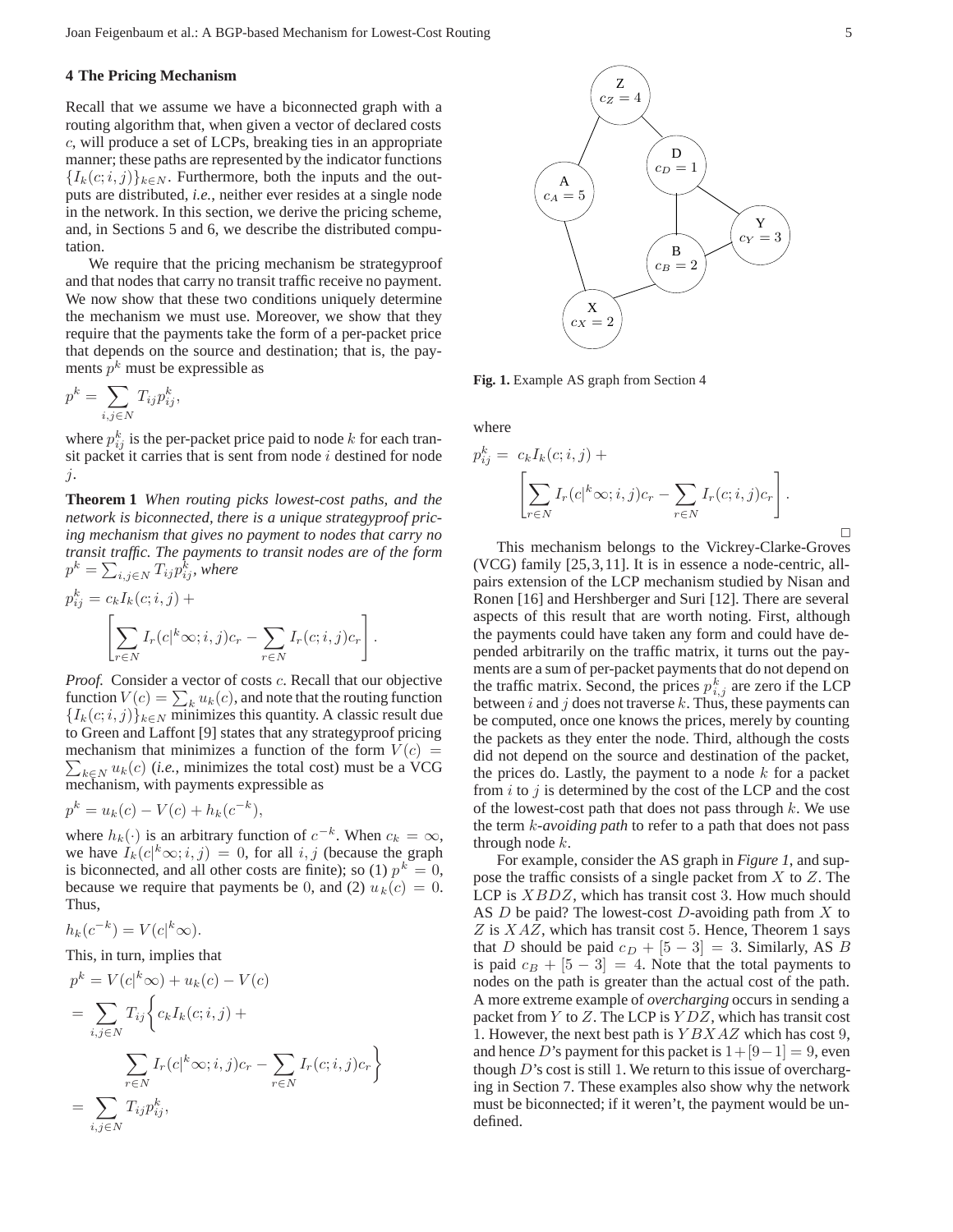## **5 BGP-based Computational Model**

We now seek to compute these prices  $p_{ij}^k$ , using a computational model based on BGP, which is the repository of interdomain routing information. We start with the abstract model of the BGP protocol described by Griffin and Wilfong [10], which involves several simplifying assumptions. Specifically, we assume that there is at most one link between any two ASs, that the links are bidirectional, that there is no route aggregation, and that each AS can be treated as an atomic entity without regard to intradomain routing issues. The network can then be modeled as a graph in which every node represents an AS, and every edge represents a bidirectional interconnection between the corresponding ASs.

BGP is a *path-vector* protocol in which every node *i* stores, for each AS j, the lowest-cost *AS Path* (the sequence of ASs traversed) from  $i$  to  $j$ ; in this vector, ASs are identified by their AS numbers. In addition, in our treatment, the LCP is also described by its total cost (the sum of the declared AS costs). If  $d$  is the diameter of the network (the maximum number of ASs in an LCP), a router stores  $\mathcal{O}(nd)$  AS numbers and  $\mathcal{O}(n)$  path costs. BGP's route computation is similar to all path-vector routing protocols. Each router sends its routing  $table<sup>5</sup>$  and, in our treatment, its declared cost, to its neighbors, and each node can then, based on this information, compute its own LCPs. When there is more than one LCP, our model of BGP selects one of them in a loop-free manner (to be defined more precisely below). As mentioned earlier, we are making the oversimplifying assumption that every node is using lowest cost as its routing policy.

These routing-table exchanges only occur when a change is detected; that is, a router only sends its routing table to its neighbors when that table is different from what was sent previously. Routing tables can change either because a link was inserted or deleted (which would be detected by the nodes on either end) or when updated routing-table information is received from some other router that changes the paths and/or costs in the current table.<sup>6</sup>

The computation of a single router can be viewed as consisting of an infinite sequence of *stages*, where each stage consists of receiving routing tables from its neighbors, followed by local computation, followed (perhaps) by sending its own routing table to its neighbors (if its own routing table changed). The communication frequency is limited by the need to keep network traffic low, and hence the local computation is unlikely to be a bottleneck. Thus, we adopt as our measures of complexity the number of stages required for convergence and the total communication (in terms of the number of routing tables exchanged and the size of those tables).

If we assume that all the nodes run synchronously (exchange routing tables at the same time), BGP converges, *i.e.*, computes all LCPs, within  $d$  stages of computation (where, again,  $d$  is the maximum number of AS hops in an LCP). Each stage involves  $\mathcal{O}(nd)$  communication on any link.<sup>7</sup> The computation time required by node i in a single stage is  $O(nd \times$  $degree(i)$ .

Because this level of complexity is already deemed feasible in the current Internet, we seek to compute the prices with a similar (or better) complexity and state requirements. We describe such an algorithm in the next section.

#### **6 Distributed Price Computation**

We want to compute the prices  $p_{ij}^k$  using the BGP computational model described in Section 5. The input to the calculation is the cost vector c, with each  $c_i$  known only to node i. The output we desire is the set of prices, with node  $i$  knowing all the  $p_{ij}^k$  values.<sup>8</sup> In describing our algorithm we assume a static environment (no route changes). The effect of removing this assumption is that the process of "converging" begins again each time a route is changed.

Our algorithm introduces additional state to the nodes and to the message exchanges between nodes, but it does not introduce any new messages to the protocol. In particular, all messages are between neighbors in the AS graph. The added state at each node consists of the reported cost of each transit node and the set of prices. This is  $\mathcal{O}(nd)$  additional state, resulting in a small constant-factor increase in the state requirements of BGP. The costs and prices will be included in the routing message exchanges, and so there will be a corresponding constant-factor increase in the communication requirements of BGP.

Let  $P(c; i, j)$  denote the LCP from i to j for the vector of declared costs c, and let  $c(i, j)$  denote the cost of this path. For any node k on this LCP, define  $P^{-k}(c;i,j)$  to be the lowestcost k-avoiding path from i to j. Then, the payment  $p_{ij}^k$  can be written as:

$$
p_{ij}^k = c_k + \text{Cost}(P^{-k}(c; i, j)) - c(i, j)
$$
 (1)

Our price-computation algorithm computes the prices at each node from the costs and current prices at neighboring nodes, and then iterates this procedure until the prices converge to a stable value. We first investigate how the prices  $p_{ij}^k$ at node  $i$  are related to the prices at  $i$ 's neighbors.

Recall that, if there are multiple LCPs between two nodes, the routing mechanism selects one of them in a loop-free manner. *Loop-free* means that the routes are chosen so that the overall set of LCPs from every other node to  $j$  forms a tree. In other words, for each destination  $j$ , we assume that the LCPs selected form a tree rooted at j; call this tree  $T(j)$ . For example, the tree  $T(Z)$  corresponding to the graph in *Figure 1* is shown in *Figure 2*. We say that D is the *parent* of B in  $T(Z)$  or, equivalently, that B is a *child* of D in  $T(Z)$ .

<sup>5</sup> The routing table is the set of all *selected* routes, one for each destination.

 $6\,$  In practice, BGP only sends the portion of the routing table that has changed. Nodes keep the routing tables received from each of their neighbors so that they can reconstruct the new routing table from the incremental update. Because the worst-case behavior is to send the entire routing table, and we care about worst-case complexity, we ignore this incremental aspect of BGP in the statements of our bounds.

Because of the incremental nature of updates, where nodes need only process and forward routing entries that have changed, the communication and computational load is likely to be much lower in practice.

<sup>8</sup> More precisely, these are the parts of the input and output that we introduce; BGP, with its standard distributed input (AS graph and costs) and distributed output (LCPs) is used as a substrate.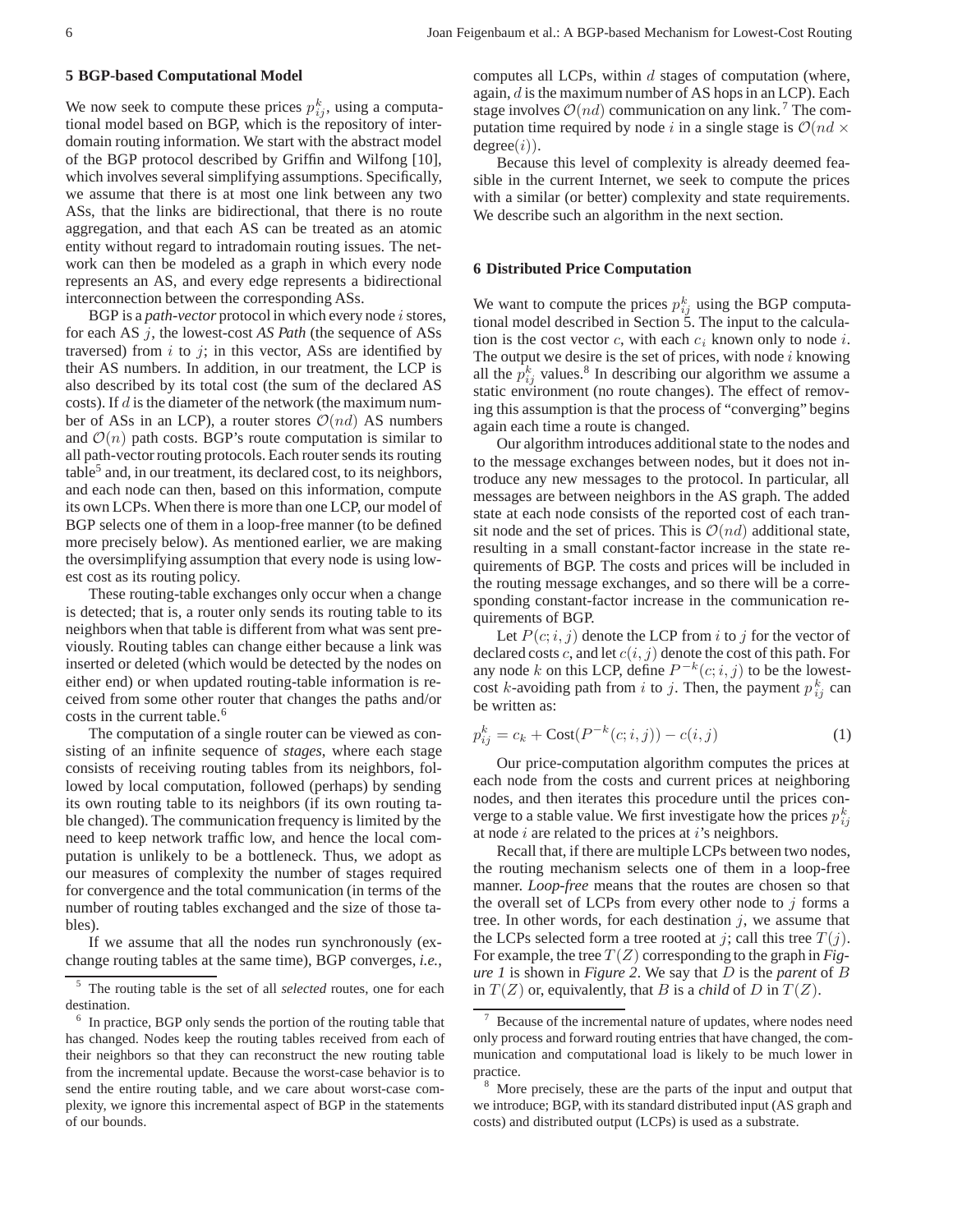

**Fig. 2.** Tree T(Z) for the example in *Figure 1*

We treat each destination  $j$  separately. Consider the computation of  $p_{ij}^k$  at some node i for another node k on the path from i to j. Let a be any neighbor of i. The tree  $T(j)$  provides the structure we need to characterize the relationship between the prices at node  $i$  and the prices at node  $a$ . There are four cases:

• **Case (i)**: *a* is *i*'s parent in  $T(j)$ 

In other words, the LCP from  $i$  to  $j$  passes through  $a$ . In fact, it consists of the link ia followed by the LCP from  $a$ to j; thus, its cost is given by  $c(i, j) = c(a, j) + c_a$ . Now, suppose k is some node on the LCP from  $a$  to  $j$ . Then,  $k$ is also on the LCP from  $i$  to  $j$ . In this case, we can extend any  $k$ -avoiding path from  $a$  to  $j$  to a  $k$ -avoiding path from  $i$  to  $j$  by appending the link  $ia$  to it. In particular, we can extend the path  $P^{-k}(c; a, j)$  in this fashion; thus, the lowest-cost k-avoiding path from i to j has cost at most  $c_a$ greater than the cost of  $P^{-k}(c; a, j)$ . Observing that the difference in cost of the corresponding LCPs is exactly  $c_a$ , Equation 1 gives us:

$$
p_{ij}^k \le p_{aj}^k \tag{2}
$$

• **Case (ii)**: *a* is *i*'s child in  $T(j)$ 

In other words,  $i$  is on the LCP from  $a$  to  $j$ . Thus, the costs of the two LCPs are related by  $c(i, j) = c(a, j) - c_i$ . Consider any node  $k$  on the LCP from  $i$  to  $j$ ; it must be on the LCP from  $a$  to  $j$ . Now, consider a  $k$ -avoiding path from  $\alpha$  to  $\dot{\gamma}$ . If this path passes through  $\dot{\gamma}$ , then we can simply take the suffix of this path from  $i$  to  $j$ ; this gives us a k-avoiding path from i to j. If the k-avoiding path from  $a$  to  $j$  does not pass through  $i$ , then we can append the link *ia* to it, to get a *k*-avoiding path from *i* to *j*. Thus, here too we see that the cost of  $P^{-k}(c;i,j)$  is at most  $c_a$ more than the cost of  $P^{-k}(c; a, j)$ . Combining this with the difference in LCP costs, we get:

$$
p_{ij}^k \le p_{aj}^k + c_i + c_a \tag{3}
$$

• **Case (iii)**: *a* is neither parent nor child of *i* in  $T(j)$ , and *k* is on  $P(c; a, j)$ .

In other words,  $k$  is on the LCPs from both  $a$  and  $i$  to  $j$ . The cost difference between the LCPs is  $(c(i, j) - c(a, j))$ . As in case (ii), given a k-avoiding path from  $a$  to  $j$ , we can construct a k-avoiding path from  $\alpha$  to  $j$  by either shortening the path or appending the edge  $ia$ . Thus, the difference in cost of the lowest-cost  $k$ -avoiding paths is at most  $c_a$ , and so we get:

$$
p_{ij}^k \le p_{aj}^k + c_a + c(a,j) - c(i,j)
$$
 (4)

• **Case (iv)**: a is neither parent nor child of i in  $T(j)$ , and k is not on  $P(c; a, j)$ .

In this case, consider  $P(c; a, j)$ , the LCP from a to j. The node k does not lie on this path, and so we can append the edge ia to construct a  $k$ -avoiding path from i to j. This k-avoiding path has cost  $(c(a, j) + c_a)$ , and hence Equation 1 gives us:

$$
p_{ij}^k \le c_k + c_a + c(a, j) - c(i, j)
$$
 (5)

Note that these four cases are not exhaustive. In particular, the case in which  $a = k$  is the parent of i are excluded. In this case, the link ia will not be used in  $P^{-k}(c;i,j)$ ; thus, we can ignore neighbors in this category.

Let b be the neighbor of i on  $P^{-k}(c;i,j)$ ; *i.e.*, the link ib is the first link on the lowest-cost  $k$ -avoiding path from  $i$  to  $j$ . We claim that, for this neighbor, the upper bounds in the previous inequalities are tight:

**Lemma 1.** Let ib be the first link on  $P^{-k}(c;i,j)$ . Then, the *corresponding inequality (2)-(5) attains equality for* b*.*

*Proof.* We can consider each of the four cases separately.

- **Case (i)**: Given that  $P^{-k}(c; i, j)$  goes through its parent, it follows that b is not k. Now, the suffix of  $P^{-k}(c; i, j)$ from  $b$  to  $j$  is a  $k$ -avoiding path from  $b$  to  $j$ ; it follows that it must be  $P^{-k}(c; b, j)$ . Thus, in this case, we have  $Cost(P^{-k}(c;i, j)) - Cost(P^{-k}(c; b, j)) = c_b = c(b, j)$  $c(i, j)$ , and so  $p_{ij}^{k'} = p_{bi}^{k}$ .
- **Case(ii)**: If  $P^{-k}(c; i, j)$  passes through a child b, then the same reasoning as in case (i) above shows that it must have cost exactly  $c_b$  more than  $P^{-k}(c; b, j)$ , and hence we get  $p_{ij}^k = p_{bi}^k + c_i + c_b$ .
- **Case(iii)**: Again, a similar argument to the previous cases shows that if  $P^{-k}(c;i,j)$  passes through b, it must contain  $P^{-k}(c; b, j)$ , and hence have cost exactly  $c_b$  greater than that of  $P^{-k}(c; b, j)$ . Hence, Inequality 4 holds with equality.
- **Case(iv)**: In this case, the lowest-cost  $k$ -avoiding path through b must contain  $P(c; b, j)$ , as that is the lowestcost path from b to j. Thus,  $Cost(P^{-k}(c;i, j)) = c(b, j) +$  $c_b$ , and so Inequality 5 is exact.

Inequalities (2)-(5) and Lemma 1 together mean that  $p_{ij}^k$ is exactly equal to the minimum, over all neighbors  $a$  of  $i$ , of the right-hand side of the corresponding inequality.

Thus, we have the following distributed algorithm to compute the payment values:

# *The Algorithm*

Consider each destination  $j$  separately. The BGP table at  $i$ contains the LCP to  $j$ :

$$
P(c;i,j) \equiv v_s, v_{s-1}, \cdots, v_0 = j,
$$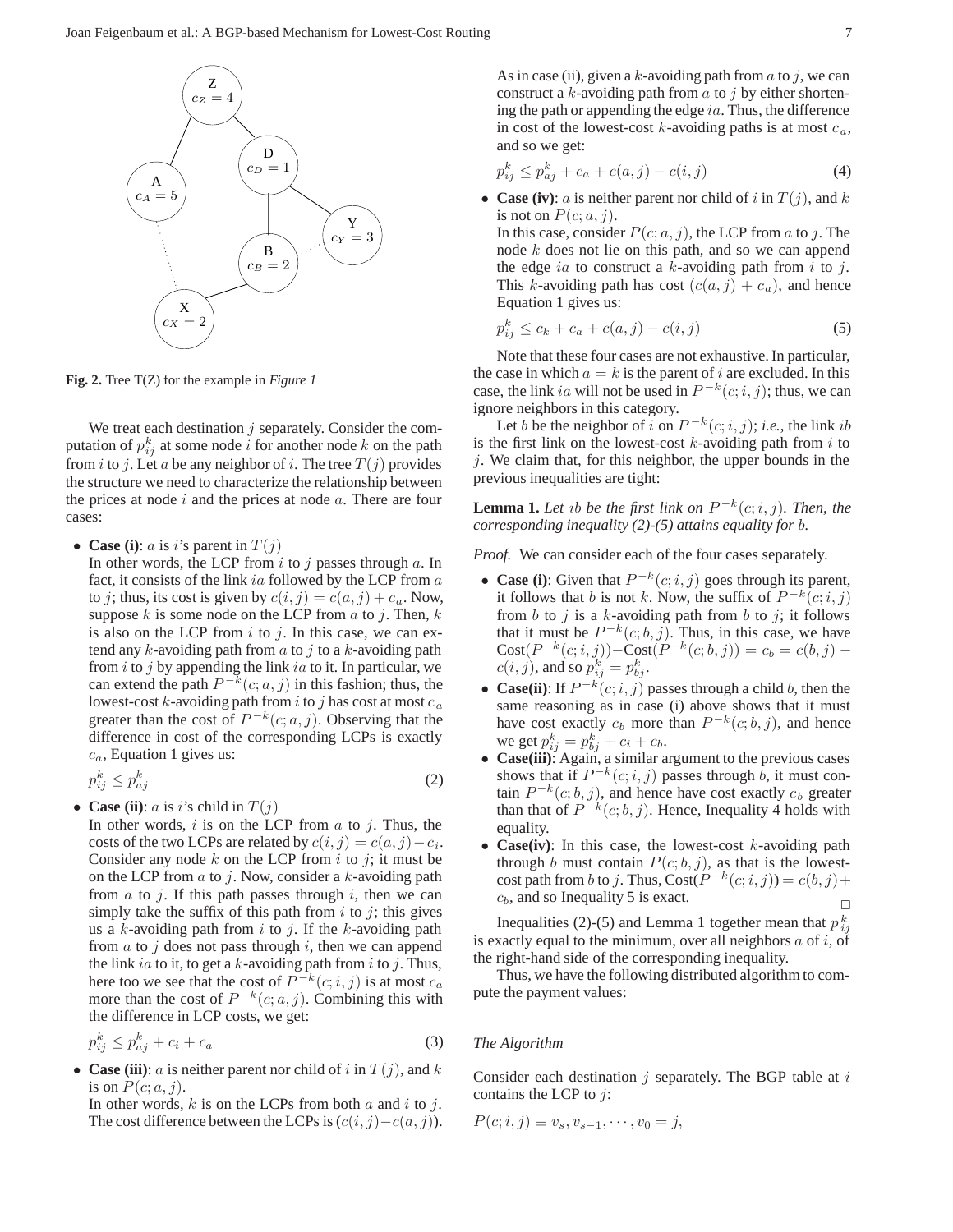and the cost of this path,  $c(i, j)$ , where  $v_s, v_{s-1}, \dots, v_0$  are the nodes on the LCP to j and  $c(i, j) = \sum_{r=1}^{s} c_{v_r}$ .

Note that each node can infer from the routing tables it receives from its neighbors whether  $\alpha$  is its parent, child, or neither in the tree  $T(j)$ , for each neighbor a.

At the beginning of the computation, all the entries of  $p_{ij}^{v_r}$ are set to  $\infty$ . Whenever any entry of this price array changes, the array and the path  $P(c; i, j)$  are sent to all neighbors of i. As long as the network is static, the entries decrease monotonically as the computation progresses. If the network is dynamic, price computation (and, as explained above, convergence) must start over whenever there is a route change.

When node  $i$  receives an updated price from a neighbor a, it performs the following updates to its internal state.

• If a is i's parent in  $T(j)$ , then i scans the incoming array and updates its own values if necessary:

$$
p_{ij}^{v_r} = \min(p_{ij}^{v_r}, p_{aj}^{v_r}) \quad \forall r \le s - 1
$$

• If a is a child of i in  $T(j)$ , i updates its payment values using

$$
p_{ij}^{v_r} = \min(p_{ij}^{v_r}, p_{aj}^{v_r} + c_i + c_a) \quad \forall r \le s
$$

• If  $a$  is neither a parent nor a child,  $i$  first scans  $a$ 's updated path to find the nearest common ancestor  $v_t$ . Then  $i$  performs the following updates:

$$
\forall r \le t \ p_{ij}^{v_r} = \min(p_{ij}^{v_r}, p_{aj}^{v_r} + c_a + c(a, j) - c(i, j))
$$
  

$$
\forall r > t \ p_{ij}^{v_r} = \min(p_{ij}^{v_r}, c_k + c_a + c(a, j) - c(i, j))
$$

The algorithm is summarized in Figure 3.

## *Correctness of the algorithm*

Inequalities  $(2)-(5)$  can be used to show that the algorithm never computes a value  $p_{ij}^k$  that is too low. In order to show that the  $p_{ij}^k$  values will ultimately converge to their true values, we observe that, for every node s on  $P^{-k}(c; i, j)$ , the suffix of  $P^{-k}(c;i,j)$  from s to j is either  $P(c;s,j)$  or  $P^{-k}(c;s,j)$ . It follows that, in general, the path  $P^{-k}(c; i, j)$  consists of a sequence of nodes  $[v_l, v_{l-1}, \dots, v_1, u_m, u_{m-1}, \dots, u_1]$  such that, for each  $u_x$ ,  $P(c; u_x, j)$  is the suffix  $[u_x, u_{x-1}, \cdot, u_1]$ , and, for each  $v_y, P^{-k}(c; v_y, j)$  is the suffix  $[v_y, v_{y-1}, \dots, v_1, u_m, u_{m-1},$  $\cdots$ ,  $u_1$ ]. Note that, once the LCPs are computed,  $u_m$  will know the correct  $P(c; u_m, j)$  and cost  $c(a, j)$ . This information will be sent to  $v_1$  in the next update message from  $u_m$  to  $v_1$ ; thus,  $v_1$  will then be able to compute the correct  $P^{-k}(c; v_1, j)$  and  $p_{v_1j}^{\overline{k}}$ . Proceeding by induction on y, we can show that i will ultimately have all the correct  $p_{ij}^k$  values.

In fact, the preceding inductive argument shows that all prices will be stable after  $d'$  stages, where  $d'$  is the maximum over all i, j, k, of the number of nodes on  $P^{-k}(c; i, j)$ . In general,  $d'$  can be much higher than the lowest-cost diameter  $d$ of a graph. However, we don't find that to be the case for the current AS graph, as we explain in Section 7.

Initialize () { /\* Compute routes, initialize payments \*/ for each destination *j* Compute  $P(c; i, j)$  and  $c(i, j)$  $[v_s, v_{s-1}, \dots, v_1] = P(c; i, j)$ for each node  $k$  on  $P(c; i, j)$  $p_{ij}^k := \infty$ } Update  $(a, j, c(a, j), P(c; a, j), [p_{a_j}^{u_1}, p_{a_j}^{u_2}, \cdots, p_{a_j}^{u_i}])$ { /\* Called when an UPDATE message \*/  $/*$  for destination  $j$  is received /\* from neighbor *a*. \*/ /\*  $u_1, u_2, \cdots u_l$  are the transit nodes \*/<br>/\* on the route  $P(c; a, j)$  from a to j \*/ /\* on the route  $P(c; a, j)$  from *a* to *j* modified := FALSE if *a* is on  $P(c; i, j)$  /\* parent \*/  $/ * u_r = v_r$ , for  $r = 1, 2, \cdots l * / l$ for each  $k$  in  $\{v_1, v_2, \cdots v_l\}$ if  $p_{ij}^k$  >  $p_{aj}^k$  $p_{ij}^{\vec{k}}$  :=  $p_{aj}^{\vec{k}}$ modified := TRUE else if *i* on  $P(c; a, j)$  /\* child \*/ /\*  $u_r = v_r$ , for  $r = 1, 2, \cdots (l-1)$  \*/ for each  $k$  in  $\{v_1, v_2, \cdots v_{l-1}\}$ if  $p_{ij}^k$  >  $p_{aj}^k + c_a + c_i$ <br>  $p_{ij}^k$  :=  $p_{aj}^k + c_a + c_i$ modified := TRUE else /\*neither parent nor child\*/  $t :=$  largest index such that  $u_t = v_t$ for each  $k$  in  $\{v_1, v_2, \cdots v_t\}$ if  $p_{ij}^k$  >  $p_{aj}^k$  +  $c_a$  +  $c(a, j)$  -  $c(i, j)$ <br>  $p_{ij}^k$  :=  $p_{aj}^k$  +  $c_a$  +  $c(a, j)$  -  $c(i, j)$ <br>
modified := TRUE for each  $k$  in  $\{v_{t+1} \cdots v_s\}$ if  $p_{ij}^k$  >  $c_k + c_a + c(a, j) - c(i, j)$  $p_{ij}^k$  :=  $c_k + c_a + c(a,j) - c(i,j)$ modified := TRUE if modified = TRUE /\* Send UPDATE message to neighbors\*/ for each neighbor *b* of *i* send UPDATE  $(i, j, c(i, j), P(c; i, j)$ ,  $[p_{ij}^{v_1}, p_{ij}^{v_2}, \cdots, p_{ij}^{v_s}]\big)$  to *b* }

**Fig. 3.** Price-computation algorithm run by AS *i*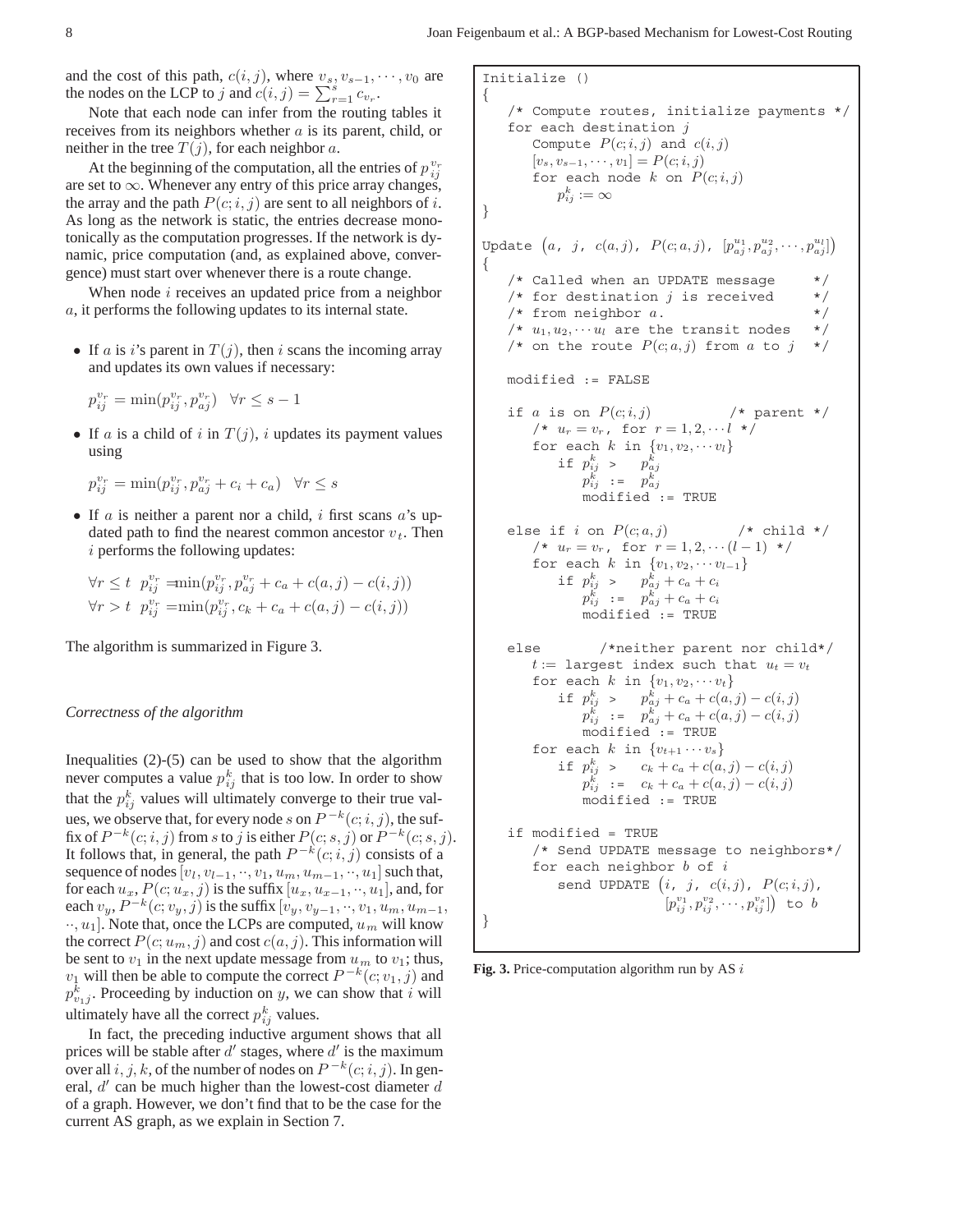# *Convergence time*<sup>9</sup>

Up to this point, we have assumed for simplicity that the prices computation begins only after the LCPs have been found. In reality, however, the algorithm can start to compute prices even before the routes have stabilized. This leads to the following bound:

**Lemma 2.** *Let*  $d_i = \max\{|P(c; i, j)|, |P^{-k}(c; i, j)|\}$ *, where* <sup>|</sup>P<sup>|</sup> *denotes the number of hops in path* <sup>P</sup>*. Then, after the first*  $d_i$  *stages, i knows the correct path*  $P(c; i, j)$ *, and the correct price*  $p_{ij}^k$ .

*Proof.* The intuition behind this proof is as follows: The critical information that i needs to compute the correct price  $p_{ij}^k$  is the cost of  $P(c; i, j)$  and the cost of  $P^{-k}(c; i, j)$ . (The cost  $c_k$ can be distributed with LCPs to  $k$ , and so it will be known to  $i$ before or at the same time as the cost of  $P(c; i, j)$ .) After these costs have been discovered, the price  $p_{ij}^k$  will not change. The key observation is that, for both  $P(c; i, j)$  and  $P^{-k}(c; i, j)$ , all suffixes of the path are also LCPs or minimum-cost  $k$ avoiding paths; moreover, this is true even at intermediate stages of the computation. Using this, we can show that the costs along these paths will be propagated further in each stage and hence will reach i in  $d_i$  stages.

We now formalize this argument into an inductive proof. First, observe that both the LCP costs and the prices never increase as the computation proceeds. Now, if there is an rhop path from i to j with cost  $\alpha$ , then, after r stages, we must have  $c(i, j) \leq \alpha$ . It follows that i discovers the LCP in  $|P(c; i, j)| \leq d_i$  stages from the beginning.

Now, suppose  $|P^{-k}(c;i,j)| = r$ . We can write  $P^{-k}(c;i,j)$ as  $v_r, v_{r-1}, \dots, v_1, j$ , where  $v_r = i$ . Let  $c'(v_m, j)$  denote the total cost *along this path* from  $v_m$  to j. We show by induction on m that, after m stages, node  $v_m$  satisfies one of the following two conditions:

- 1.  $c(v_m, j) = c'(v_m, j)$ , and the current LCP from  $v_m$  to j does not pass through  $k$ .
- 2. The current LCP from  $v_m$  to j passes through k, and the current  $p_{v_{m}j}^{k} = c'(v_{m}, j) - c(v_{m}, j).$

The base case for  $v_1$  is easy: After 1 stage of computation, condition 1 is clearly satisfied. Suppose it is true for all  $r \leq$  $(m-1)$ . After  $(m-1)$  stages,  $v_{m-1}$  satisfies one of the two conditions; we consider the two cases separately:

• **Case (i)**:  $v_{m-1}$  satisfies condition 1

In this case, in the mth stage  $v_m$  will receive an advertised path from  $v_{m-1}$  that has cost  $c'(v_m, j)$  and does not pass through k. If this is the lowest-cost path to j that  $v_m$  has seen, then  $v_m$  will satisfy condition 1 at the end of this stage. If not, then the current LCP from  $v_m$  to j must pass through k, or else  $P^{-k}(c;i,j)$  would not pass through  $v_{m-1}$ . In this scenario, the path advertised by  $v_{m-1}$  must be the lowest-cost  $k$ -avoiding path from  $v_m$  to j; hence after this stage condition 2 will be satisfied.

- **Case (ii)**:  $v_{m-1}$  satisfies condition 2
- In this case,  $v_{m-1}$  advertises a path of cost less than  $c'(v_m, j)$  to  $v_m$ . Thus, the LCP from  $v_m$  to j after the mth stage must pass through  $k$ , or else it would be part of the lowest-cost  $k$ -avoiding path from  $i$  to  $j$ . Now, the advertisement from  $v_{m-1}$  (which includes the price  $p_{v_{m-1}j}^k$ ) allows  $v_m$  to infer that there is a candidate k-avoiding path of cost  $c'(v_m, j)$ ; this is the lowest-cost k-avoiding path, and so condition 2 will be satisfied.

Extending this inductive argument to  $v_r = i$ , we see that, after  $r$  stages, i will know of the existence of a  $k$ -avoiding path of cost  $c'(v_r, j)$ . Thus, after  $d_i$  stages, i will know the correct LCP to  $j$  and its cost, as well as the cost of the lowest-cost  $k$ -avoiding path to  $j$ , and so it will compute the correct price  $p_{ij}^k$ .  $\frac{k}{ij}$ .

**Corollary 1.** *After* max(d, d ) *stages, every node has the correct LCPs and prices.*

 $\Box$ 

## *Using the Prices*

At the end of the above price computation, each node  $i$  has a full set of prices  $p_{ij}^k$ . The next question is how we can use these prices actually to compute the revenue due each node.

The simplest approach is to have each node  $i$  keep running tallies of owed charges; that is, every time a packet is sent from source  $i$  to a destination  $j$ , the counter for each node  $k \neq i, j$  that lies on the LCP is incremented by  $p_{ij}^k$ . This would require  $\mathcal{O}(n)$  additional storage at each node. At various intervals, nodes can send these quantities in to whatever accounting and charging mechanisms are used to enforce the pricing scheme. We assume that the submission of these running totals is done infrequently enough that the communication overhead can be easily absorbed.

In summary, we have:

**Theorem 2** *Our algorithm computes the VCG prices correctly, uses routing tables of size* O(nd) *(i.e., imposes only a constant-factor penalty on the BGP routing-table size), and converges in at most* max(d, d ) *stages.*

#### **7 Conclusions and open problems**

In this paper, we considered some incentive issues that arise in interdomain routing. We asked what payments are needed to elicit truthful revelation of AS transit costs and whether they can be efficiently computed. We showed that the payments take the form of a per-packet price and that they can be computed using a simple extension to BGP that requires only a constant factor increase in communication costs. There are several promising directions for additional research.

Our results are based on a simple model in which ASs attempt to minimize per-packet transit costs. In practice, ASs have more complex costs and route preferences that are embodied in their *routing policies*. We are currently extending the algorithmic-mechanism-design approach to handle more general routing policies. The main challenge is to find

<sup>&</sup>lt;sup>9</sup> The convergence-time analysis given here is a modest improvement over the one in [5]. There, it was shown that the correct routes and prices are known after  $(d + d')$  stages.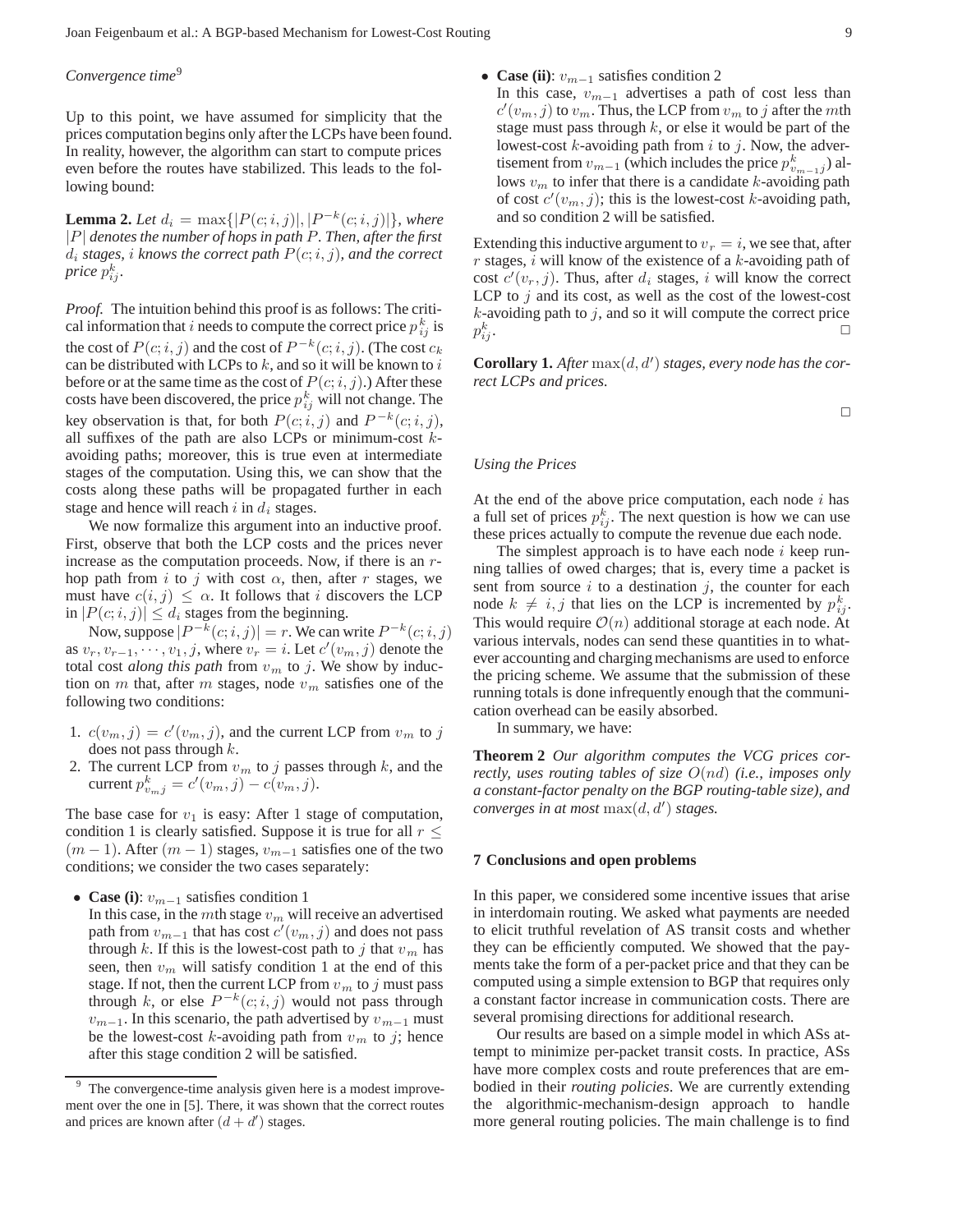a class of routing policies that is expressive enough to model real policies, yet simple enough to allow for a practical distributed algorithmic mechanism. Some preliminary results in this line of research have been reported in Feigenbaum, Sami, and Shenker [7]. Another interesting direction is to augment the network model with link or node capacities in order to tackle the problem of routing in congested networks. This is particularly natural because it seems plausible that transit traffic imposes costs only in the presence of congestion.

One important issue that is not yet completely resolved is the need to reconcile the strategic model with the computational model. On the one hand, we acknowledge that ASs may have incentives to lie about costs in order to gain financial advantage, and we provide a strategyproof mechanism that removes these incentives. On the other hand, it is these very ASs that implement the distributed algorithm we have designed to compute this mechanism; even if the ASs input their true costs, what is to stop them from running a different algorithm that computes prices more favorable to them? This issue does not arise in [16,12], where the mechanism is a centralized computational device that is distinct from the strategic agents who supply the inputs, or in previous work on distributed multicast cost-sharing mechanisms [6,1,4], where the mechanism is a distributed computational device (*i.e.*, a multicast tree) that is distinct from the strategic agents (who are users resident at various nodes of the tree but not in control of those nodes). If ASs are required to sign all of the messages that they send and to verify all of the messages that they receive from their neighbors, then the protocol we gave in Section 6 can be modified so that all forms of cheating are detectable [14]. Achieving this goal without having to add public-key infrastructure (or any other substantial new infrastructure or computational capability) to the BGP-based computational model is the subject of ongoing further work. In two recent papers, Shneidman and Parkes [22,23] have suggested using redundant communication to tackle this problem.

There is also the issue of overcharging. VCG mechanisms have been criticized in the literature because there are graphs in which the total price along a path, *i.e.*, the sum of the perpacket payments along the path, is much more than the true cost of the path. Examples of this phenomenon were given in Section 4. In the worst case, this total path price can be arbitrarily higher than the total path cost [2]. Although this is undesirable, it may be unavoidable, because VCG mechanisms are the only strategyproof pricing mechanisms for protocols that always route along LCPs. In addition, our distributed algorithm has a convergence time (measured in number of stages) of  $d'$ , whereas BGP's convergence time for the LCP computation alone would be d; in the worst case,  $\frac{d'}{d}$  could be  $\Omega(n)$ . These are serious problems that could undermine the viability of the pricing scheme we present here. Thus, we ask whether these problems occur in practice.

To provide a partial answer to this question, we looked at the prices that would be charged on the current AS graph if we assumed that all transit costs were the same. Out of a 9107 node AS graph, reflecting a recent snapshot of the current Internet<sup>10</sup>, we selected a 5773-node biconnected subset. We

then computed  $d$ ,  $d'$ , and the payments that would result from our pricing scheme, assuming a transit cost of 1 for each node. We find that  $d = 8$  and  $d' = 11$ , and so the convergence time of the pricing algorithm is not substantially worse than that of BGP. The highest transit node price was 9, and, with uniform traffic between all pairs, the mean node payment is 1.44. In fact, 64% of the node prices were 1, and 28% of them were 2. Thus, overcharging appears not to be a problem in this case, reflecting the high connectivity of the current Internet. Of course, the values of d and  $d'$  and the overcharging margin would be different with non-uniform transit costs; however, we expect them to exhibit similar trends towards low  $d, d',$ and overcharging margin.

It would be interesting to ask whether this is because of the incentive issues in AS-graph *formation*. In this paper, we merely looked at the routing aspects of a given AS graph. However, if one considers the incentives present when an AS decides whether or not to connect to another AS, the resulting transit prices would be a serious consideration. In particular, we conjecture that high node prices will not be sustainable in the Internet precisely because, if present, they would give an incentive for another AS to establish a link to capture part of that revenue, thereby driving down the transit prices. We are currently working on models of network formation to verify this conjecture.

## **8 Acknowledgments**

We thank Ramesh Govindan for providing us with a recent AS graph and for teaching us about the intricacies of BGP. We also thank Kunal Talwar for helpful discussions of the role of incentives in AS-graph formation, and Gauri Shah for suggesting improvements to the convergence time analysis.

# **References**

- 1. A. Archer, J. Feigenbaum, A. Krishnamurthy, R. Sami, and S. Shenker. Approximation and Collusion in Multicast Cost Sharing. *Games and Economic Behavior* **47** (2004), pages 36–71.
- 2. A. Archer and E. Tardos. Frugal path mechanisms. To appear in *Journal of Algorithms*. Extended abstract appeared in *Proceedings of 13th Symposium on Discrete Algorithms*, ACM Press/SIAM, New York/Philadelphia, pages 991–999, 2002.
- 3. E. Clarke. Multipart pricing of public goods. *Public Choice* **11** (1971), pages 17–33.
- 4. J. Feigenbaum, A. Krishnamurthy, R. Sami, and S. Shenker. Hardness Results for Multicast Cost Sharing. *Theoretical Computer Science.* **304** (2003), pages 215–236.
- 5. J. Feigenbaum, C. Papadimitriou, R. Sami, and S. Shenker. A BGP-based Mechanism for Lowest-Cost Routing. In *Proceedings of the 21st Symposium on Principles of Distributed Computing*, ACM Press, New York, pages 173–182, 2002.
- 6. J. Feigenbaum, C. Papadimitriou, and S. Shenker. Sharing the cost of multicast transmissions. *Journal of Computer and System Sciences* **63** (2001), pages 21–41.
- 7. J. Feigenbaum, R. Sami, and S. Shenker. Mechanism Design for Policy Routing In *Proceedings of the 23rd Symposium on Principles of Distributed Computing*, ACM Press, New York, pages 11–20, 2004.

 $10$  These data were taken from Route Views [20], which collates BGP tables from many sites across the Internet.